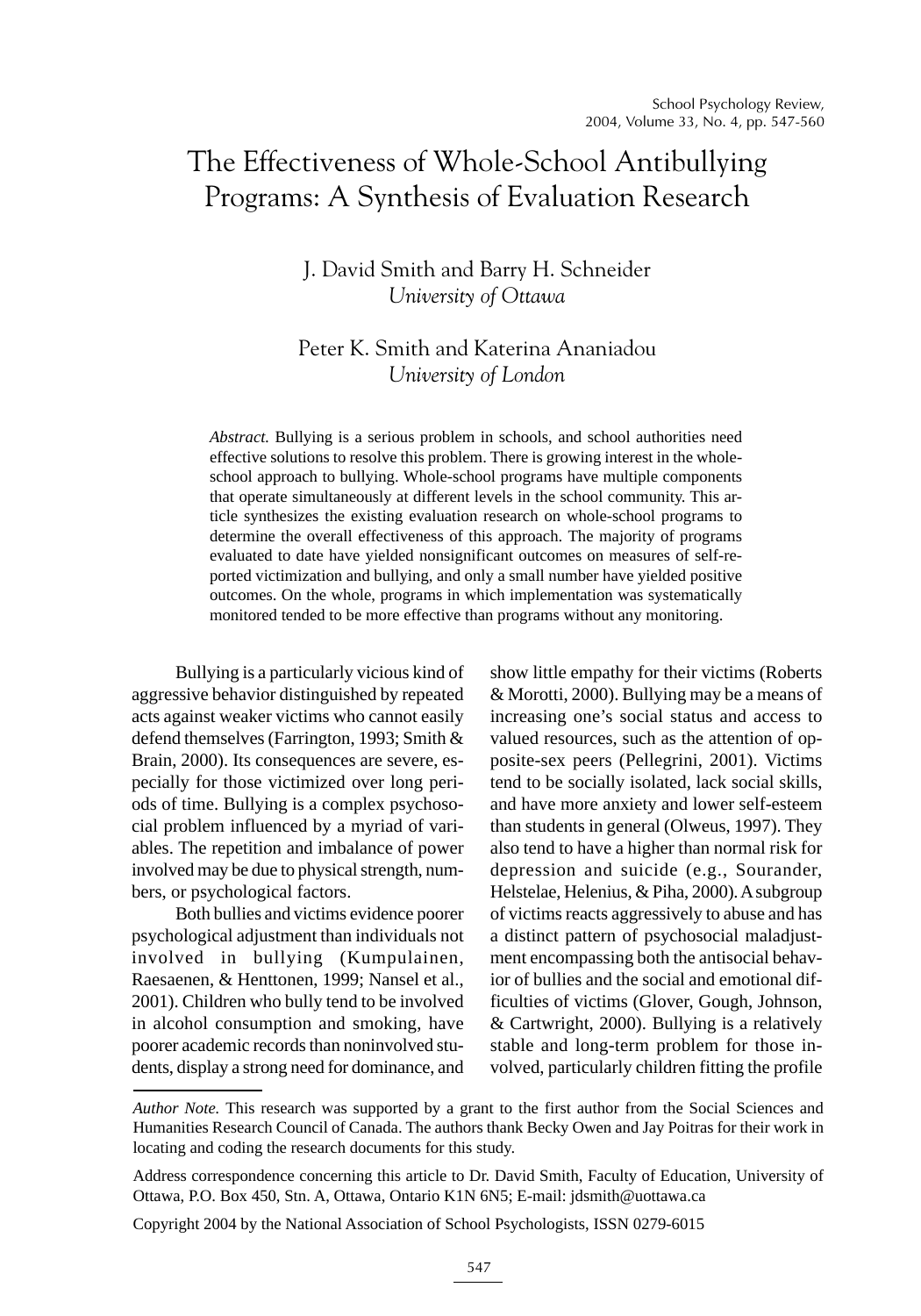of a bully-victim (Olweus, 1994). Problems with abusive and antisocial behavior during childhood often extend into adulthood (Farrington & Hawkins, 1991).

Parents and home environments also can promote bullying (Smith & Myron-Wilson, 1998). Children who bully tend to come from homes where aggression is a favored problemsolving method, negative emotional attitudes (e.g., lack of warmth and involvement) are common, and the children are encouraged to fight back when harassed (Glover et al., 2000; Roberts & Morotti, 2000). Conversely, children can be protected against serious problems associated with bullying by authoritative parents who communicate love and warmth, set appropriate limits, and use nonphysical punishment to correct misbehavior (e.g., Olweus, 1993).

Bullying is a group process that involves and is enabled by many players in addition to the individual bullies and victims. Bullying usually occurs in the presence of peers, who can adopt a variety of roles, such as remaining neutral during a bullying incident, assisting and encouraging the bully, or aiding or consoling the victim. Unfortunately, this last role is rarely adopted by children. The actions of peers in the vicinity of bullying incidents typically support the bullying behavior rather than stop it (Salmivalli, 1999; Sutton & Smith, 1999). It has been argued within a social learning perspective that bullies are reinforced for their actions by the attention and encouragement they receive from the onlookers and that peers are more likely to imitate rather than censure bullies' behavior because they see the rewards that accrue to the bullies (Craig, Pepler, & Atlas, 2000). The social processes underlying bullying are not, however, the exclusive domain of children. Adults in the immediate environment (e.g., teachers) can have a direct effect on the bullying process. For example, they may become vigilant and intervene when appropriate or, alternatively, overlook or ignore bullying when it occurs. The group process associated with bullying bolsters the argument for a systemic approach to its correction.

The multiple causes of bullying suggest multiple avenues for possible intervention. One avenue of intervention is designated as wholeschool. The whole-school approach is predicated on the assumption that bullying is a systemic problem, and, by implication, an intervention must be directed at the entire school context rather than just at individual bullies and victims. One advantage of the whole-school approach is that it avoids the potentially problematic stigmatization of either bullies or victims. It also circumvents the potential for crossfertilization of beliefs that aggression is legitimate among aggressive children brought together for intervention in some forms of group counseling and social skills training. This negative side effect has occurred in some programs intended for adolescents in the U.S. (Dishion, McCord, & Poulin, 1999).

The Olweus Bullying Prevention Program (Olweus, 1993) was the first comprehensive whole-school intervention implemented on a large scale and systematically evaluated. The interventions examined in our review share the core features of the original Olweus program. Within this approach, it is considered essential that all members of the school community, including school staff, pupils, and parents, be sensitized with basic information about what bullying is and how they should respond to it. A clear, consistent policy involving nonphysical consequences for bullying needs to be developed and implemented. This entails communication among the adults in the victims' lives and among the adults in the school, who must supervise children's interactions actively and react as a team. Curricular activities are designed to instill antibullying attitudes in all children and assist them in developing prosocial conflict resolution skills. Finally, individualized interventions are developed for children directly involved in bullying as either victims or bullies. Whole-school interventions often have not been applied to more general aspects of school climate, such as general quality of communication, interpersonal relationships, organization, and academic emphasis. Ortega and Lera (2000) have suggested that these ecological factors influence bullying, but they are not usually incorporated into systematic intervention packages that have been subjected to empirical scrutiny.

The purpose of the present research synthesis is to assess the evidence for the efficacy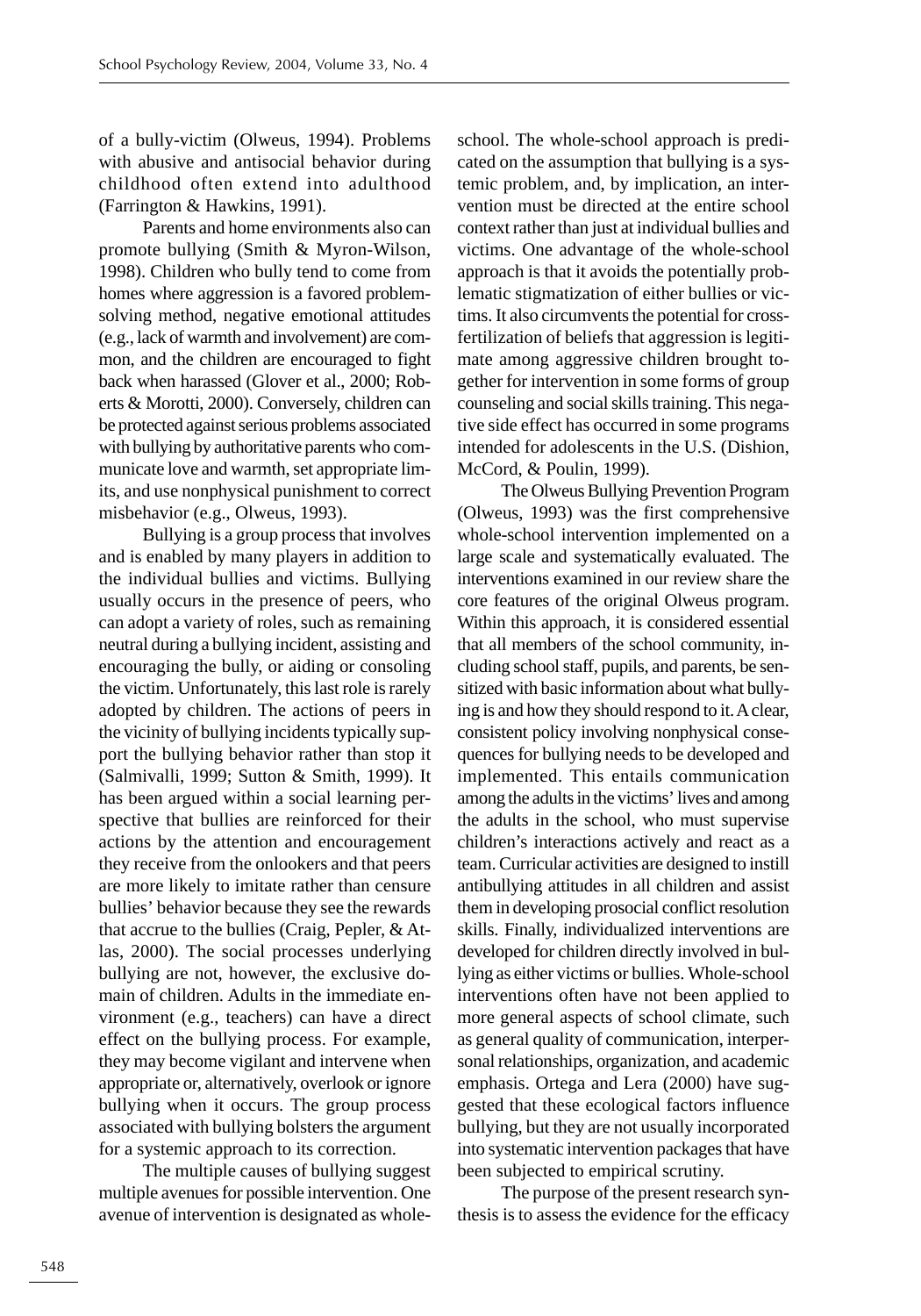of whole-school antibullying programs. This study began with the most basic question that probably occurs to practitioners, namely whether the whole-school approach leads to a reduction in bullying and victimization. To the limited extent permitted by the original research reports, we investigated whether effectiveness depended on the age of the students, the characteristics of the intervention, or characteristics of the research design. In answering these broad questions, we averaged across studies that share the general whole-school philosophy, but that differ in some features that may be important in guiding practice. The option of basing the review only on studies providing the best empirical evidence was rejected because this would have resulted in the elimination of most of the database. Unfortunately, random assignment to treatment and appropriate control conditions and multimethod outcome assessment using measures with proven validity and reliability are the exception rather than the rule. This article concludes by considering these limitations in more detail and discussing their implications for practice and future research.

## **Method**

## **Document Search Strategy**

Criteria for inclusion in this review were: (a) The study pertained to a systematic evaluation of a whole-school antibullying intervention; (b) the report provided quantitative outcome data on victimization and/or bullying in schools; and (c) the study was conducted in more than one classroom. These research reports were located by searching relevant databases (PsychINFO, ERIC, and Dissertation Abstracts). Unfortunately, the term "bullying" is not in the thesaurus of these databases. Although "victimization" is a recognized subject term, it is not specific to victims of bullying. Therefore, the search terms "bullying and intervention" and "anti-bullying" were used to perform a keyword search. The first term yielded a total of 241 documents across the three databases, and the term "anti-bullying" yielded a total of 82 documents. All documents identified in this search were individually examined to determine whether or not they met inclusion criteria for the study. Documents identified in this part of the search complemented several unpublished research reports already located. In addition to this strategy, an attempt was made to identify all researchers in North America and Europe who have conducted research on bullying generally and/or antibullying interventions in particular. These researchers were identified by consulting recent conference programs of the International Society for Research on Aggression and recent volumes of the journal *Aggressive Behavior*. Finally, the reference lists of all relevant documents at hand were scanned to find researchers not identified through other search strategies. The search continued until the point of saturation was reached and no new names were appearing. All researchers identified through this process were contacted directly and asked to furnish a copy of any research report, published or unpublished, they had authored that evaluated an intervention program intended to reduce the incidence of victimization and/or bullying in schools. This search for pertinent documents ended in December 2002 at which point 14 studies had been located that met inclusion criteria.

## **Coding of Study Features**

Each study was coded for relevant methodological and program features designated by the authors. These included (a) the components of the interventions (e.g., school policy, teacher workshops), (b) the design of the studies (whether they were controlled or uncontrolled, and randomness of group assignment), (c) the nature of outcome data (e.g., observations, selfreports of bullying), (d) participants' ages and grades, and (e) the time intervals for data collection. Two independent research assistants coded each document included in this study (with the exception of two studies not written in English). Interrater agreement for coding of methodological features and study outcomes was 94% and for intervention components was 85%.

## **Results**

## **Characteristics of Studies Reviewed**

The methodological features of the 14 reviewed studies are reported in Table 1. As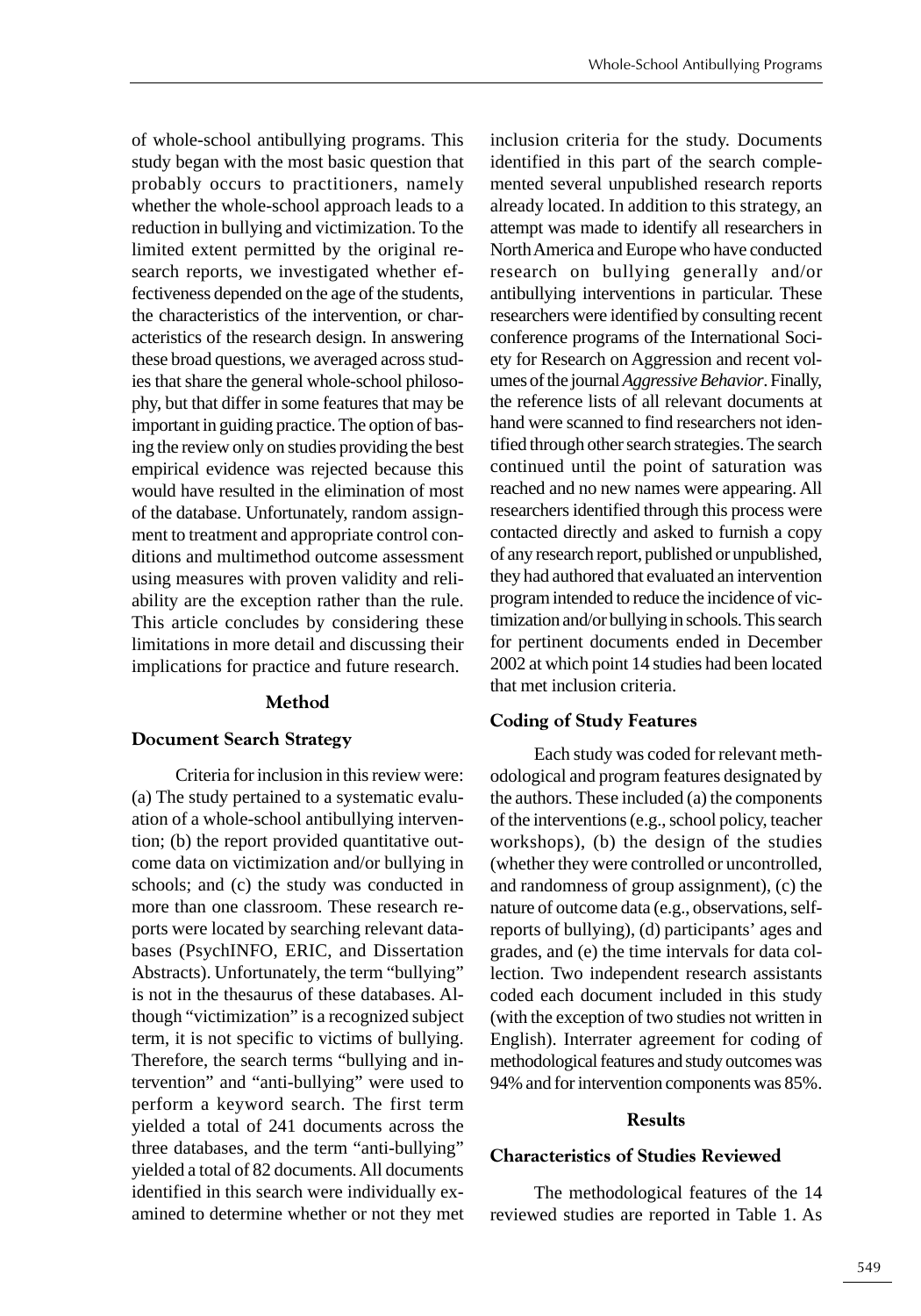shown, 8 were controlled studies, of which 4 featured random assignment of either classes or schools to intervention and control conditions. A further 6 were uncontrolled studies. Self-reported bullying and victimization (see Table 2) were included as outcome measures in all but one study and are consequently the focus of our analysis. Table 3 summarizes the intervention components of the whole-school programs examined in our research synthesis. Whole-school programs by their nature have multiple components that usually operate simultaneously at different levels in the school context. As shown in Table 3, the intervention programs comprised components at a minimum of three program levels to a maximum of five levels.

## **Overall Program Effects**

The data from the original studies were generally of three types: (a) percentages of participants reporting involvement in bullying before and after the intervention (10 studies), (b) scores on a bullying or victimization scale (3 studies), and (c) narrative descriptions (2 studies; one study contained both narrative and quantitative data). Table 2 lists the results of the  $14$  studies as  $r$  values.<sup>1</sup> To compute these values, standardized mean differences (i.e., *z* values) were calculated for percentage and score data from the original studies and then using *MetaWin 2.0* were transformed into *r* values with the formula,  $r = Z/N$  (Rosenthal, 1994). *N*s within studies having unequal samples from pretest to posttest were averaged, and finally, all aggregated *r* values were weighted by sample size.

In 3 of the 14 studies, antibullying programs were implemented in both primary and secondary schools. Although the available data were not sufficient for a year-by-year calculation of age or grade effect, separate effects are reported for primary and secondary schools where appropriate. (It should be remembered, however, that the transition to secondary school does not come at exactly the same age in each country. Therefore, this distinction is, at best, a rough one.) For purposes of comparing the overall effectiveness of antibullying programs, data from programs in primary and secondary

schools within the same study are treated as constituting different programs.

Several studies reported effects for intervention conditions in addition to the basic pretest/posttest evaluation. Three such studies included a follow-up evaluation at intervals ranging from 5 months to 1 year post-program. One presented effects of an intervention at two levels of program implementation. One study included a total of three pretest/posttest evaluations, each with a different cohort of students over 3 consecutive years. One reported bullying and victimization outcomes for different time frames (i.e., within the last 5 days and within the last 2 months). For these studies, an average effect was calculated for all intervention conditions within the given study (weighted by *N*s within conditions) and was used as one of the primary statistics in the analyses. In some studies, this could represent a deceptive average because it might combine conditions considered optimal and less than optimal. For example, in the study by Stevens, De Bourdeaudhuij, and Van Oost (2000), there were two implementation conditions—with and without intensive support and consultation by professionals. In some studies, it is argued that the effects of the intervention become apparent only after they had penetrated school culture and therefore might be apparent at follow-up measurement but not immediately after treatment. To test the limits of the program effectiveness represented in the data, Table 2 presents the *r* values corresponding to the single best intervention effects.

Table 4 summarizes the effects of the intervention programs on self-reported victimization and bullying across five levels of effect size, using categories proposed by Cohen (1988). Effects fell almost exclusively in the categories of small, negligible, and negative. Only 7% of the total effects reported in the table (i.e., only one condition in one study) were categorized as medium and none as large. Looking at the effects corresponding to the averaged intervention conditions for the victimization outcomes, 93% were negligible or negative. For self-reported bullying outcomes, 92% were negligible or negative. Considering only the best intervention effects, 67% of stud-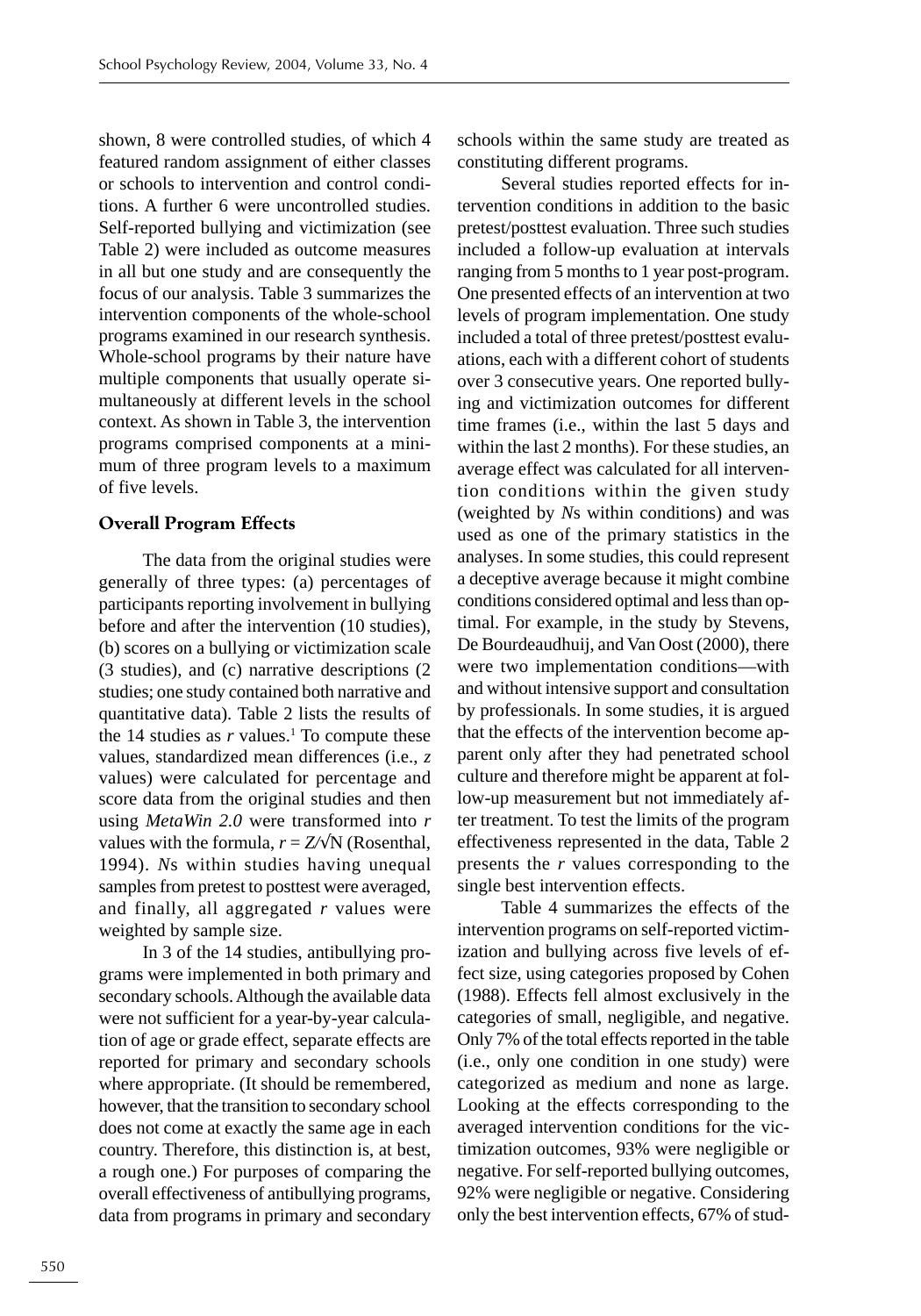|                             |                     |                                                        | <b>Study Characteristics</b><br>Tammic T   |                 |                                   |                                    |
|-----------------------------|---------------------|--------------------------------------------------------|--------------------------------------------|-----------------|-----------------------------------|------------------------------------|
| Author (year)               | Location            | Total $n$                                              | Grades (ages) of n schools<br>Participants |                 | Months to Posttest<br>(follow-up) | Measures Reported<br>Properties of |
|                             |                     | Controlled Studies With Random Assignment to Groups    |                                            |                 |                                   |                                    |
| Ciucci & Smorti (1998)      | Italy               | 287                                                    | $1-3$                                      | $\circ$         | $\overline{10}$                   | reliability                        |
| Melton et al. (1998)        | South Carolina, USA | 6264                                                   | $4 - 8$                                    | $\frac{8}{18}$  | 12(24)                            | reliability, validity              |
| Stevens et al. (2000)       | Belgium             | secondary: 526<br>primary: 290                         | $(10-16)$                                  | $\frac{8}{18}$  | $\overline{0}$                    | reliability                        |
| Rosenbluth & Sanchez (2002) | Texas, USA          | 1406                                                   | $\sqrt{ }$                                 | $\overline{c}$  | 3(8)                              | reliability, validity              |
|                             |                     | Controlled Studies With Nonrandom Assignment to Groups |                                            |                 |                                   |                                    |
| Whitney et al. (1994)       | England             | secondary: 5998<br>primary: 2311                       | $(8-16)$                                   | 27              | $\overline{24}$                   | none                               |
| Twemlow et al. (1999)       | Kansas, USA         | 542                                                    | $1 - 5$                                    | $\mathcal{C}$   | $\overline{24}$                   | reliability, validity              |
| Alsaker & Valkanover (2001) | Switzerland         | 319                                                    | Κ                                          | $\overline{16}$ | 4                                 | none                               |
| Rahey & Craig (2002)        | Canada              | 530                                                    | $K-8$                                      | $\mathbf{C}$    | 4                                 | reliability                        |
|                             |                     |                                                        | Uncontrolled Studies                       |                 |                                   |                                    |
| Munthe (1989)               | Norway              | 3800                                                   | $(10-16)$                                  | 37              | 36                                | none                               |
| Olweus (1993)               | Norway              | 2500                                                   | $(13-14)$                                  | 42              | $\overline{c}$                    | reliability                        |
| Pepler et al. (1994)        | Canada              | 1047                                                   | $(8-14)$                                   | 4               | $\overline{18}$                   | none                               |
| Hanewinkel & Knaack (1997)  | Germany             | secondary: 7574<br>primary: 3246                       | $3-12$                                     | 37              | 24                                | none                               |
| Peterson & Rigby (1999)     | Australia           | 708                                                    | 7, 9-11                                    |                 | $\overline{24}$                   | reliability                        |
| Salmivalli et al. (2003)    | Finland             | 761                                                    | $(9-11)$                                   | $\overline{16}$ | $\overline{c}$                    | reliability                        |

**Table 1**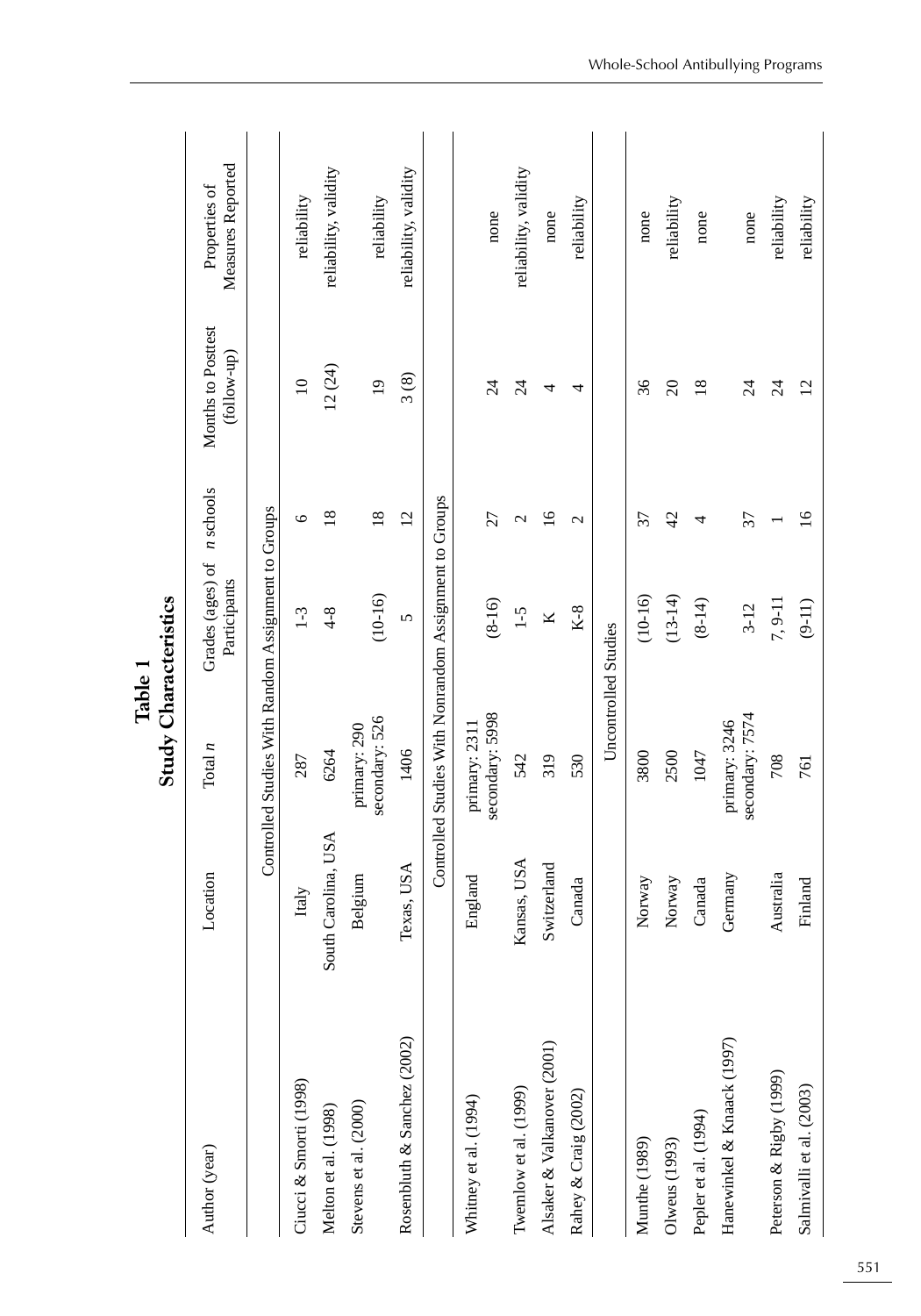|                                          |                        |                                             | Summary of Results                   |                          |                            |                                  |                    |                            |
|------------------------------------------|------------------------|---------------------------------------------|--------------------------------------|--------------------------|----------------------------|----------------------------------|--------------------|----------------------------|
|                                          |                        |                                             | Intervention Group Effects           |                          | Control Group Effects      |                                  | Program Effects    | Integrity Data             |
|                                          |                        | $M^{\circ}$ (best) <sup>b</sup><br>Bullying | Victimization<br>M (best)            | Bullying<br>$\mathbb{Z}$ | Victimization<br>Z         | Bullying<br>$\mathbb{Z}$         | Victimization<br>Z |                            |
| Ciucci & Smorti (1998)                   |                        | .06(.10)                                    | (24)                                 | $\mathcal{S}$            | ៑                          | $\frac{8}{2}$                    | $\overline{6}$     | none                       |
| Melton et al. (1998)                     |                        | .03(.05)                                    | (01, 00)                             | Ŕ                        | 06                         | SO.                              | $\mathcal{S}$      | interviews, activity logs  |
| Stevens et al. (2000)                    | primary:<br>secondary: | $-0.04(04)$<br>(02)(07)                     | $(40')$ [0.-<br>.09(.20)             | $-02$<br>$-13$           | $\overline{5}$<br>$\infty$ | $\overline{0}$<br>$\overline{0}$ | $\ddot{5}$<br>៑    | none                       |
| Rosenbluth & Sanchez (2002)              |                        |                                             |                                      |                          |                            | $-0.5$                           | $-0.3$             | none                       |
| Whitney et al. (1994)                    | primary:<br>secondary: | $\overline{5}$<br>$\mathcal{S}$             | $-0.5$<br>$\ddot{\mathrm{S}}$        | $-32$<br>07              | -17<br>$\mathcal{S}$       |                                  |                    | interviews, activity logs  |
| Twemlow et al. (1999)                    |                        |                                             | .08                                  |                          |                            |                                  | S.                 | none                       |
| Alsaker & Valkanover (2001) <sup>e</sup> |                        | $\overline{0}$                              | ā                                    | $\overline{12}$          | S.                         |                                  |                    | interviews, questionnaires |
| Rahey & Craig (2002)                     |                        |                                             |                                      |                          |                            | $\mathcal{S}$                    | $\odot$            | activity logs              |
| Munthe (1989)                            |                        | $\overline{0}$                              | $\overline{0}$                       |                          |                            |                                  |                    | none                       |
| Olweus (1993)                            |                        | 29                                          | 33                                   |                          |                            |                                  |                    | interviews, activity logs  |
| Pepler et al. (1994)                     |                        | $-07 (-05)$                                 | .01(0.08)                            |                          |                            |                                  |                    | questionnaires, interviews |
| Hanewinkel & Knaack (1997)               | primary:<br>secondary: | $\mathcal{S}$<br>$\overline{0}$             | $\ddot{\mathrm{S}}$<br>$\mathcal{S}$ |                          |                            |                                  |                    | none                       |
| Peterson & Rigby (1999)                  |                        |                                             | 5.                                   |                          |                            |                                  |                    | none                       |
| Salmivalli et al. (2003)                 |                        | 09(.15)                                     | (0.13)                               |                          |                            |                                  |                    | questionnaires             |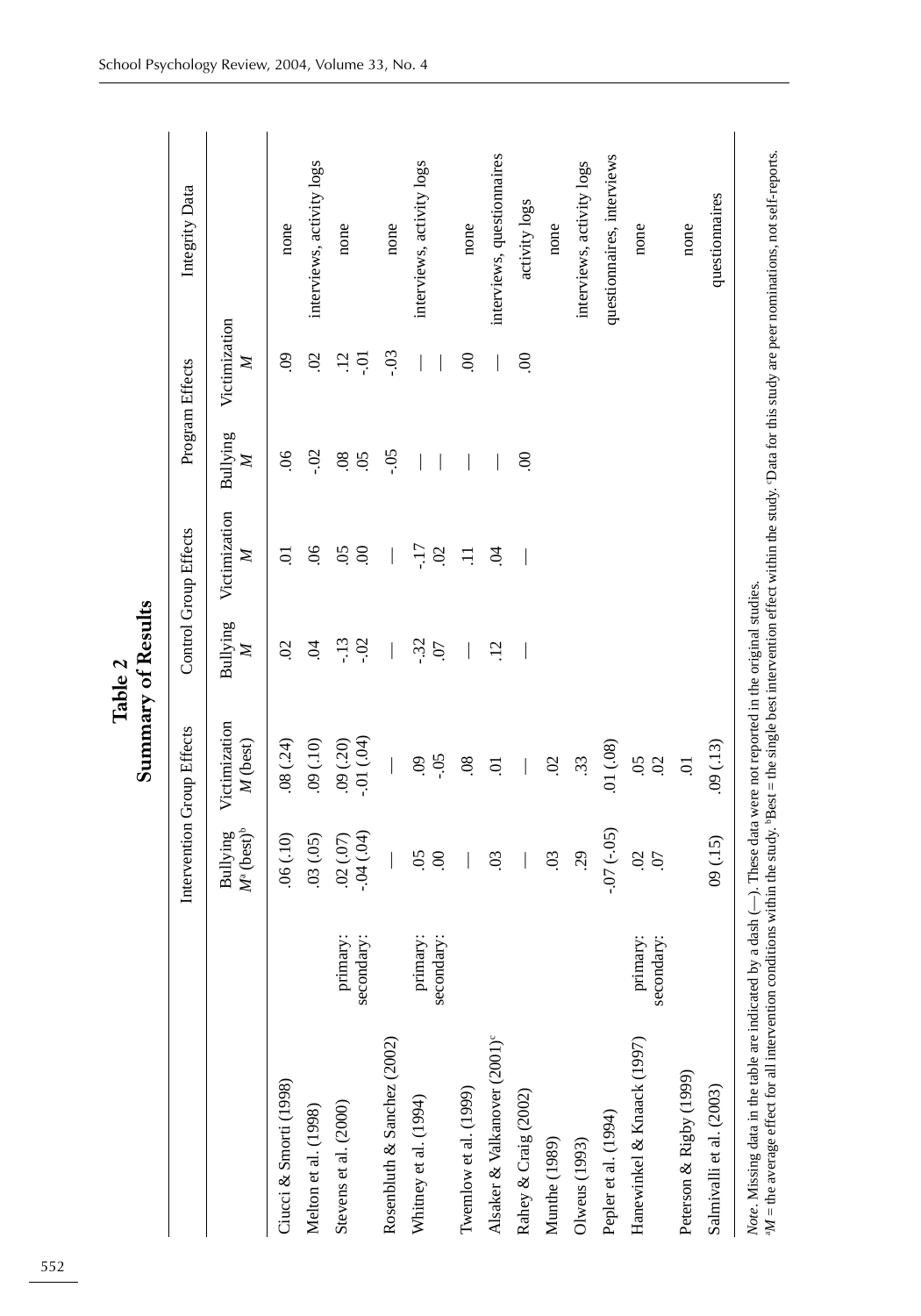|                             |                      |                       |                        |             |                            | Table 3        |             |                                          |                       |       |                       |                      |                        |                                                   |
|-----------------------------|----------------------|-----------------------|------------------------|-------------|----------------------------|----------------|-------------|------------------------------------------|-----------------------|-------|-----------------------|----------------------|------------------------|---------------------------------------------------|
|                             |                      |                       |                        |             | Program Components         |                |             |                                          |                       |       |                       |                      |                        |                                                   |
| Study                       |                      |                       |                        | School      |                            |                | Parent      |                                          |                       |       | Classroom             |                      | Peers                  | Individuals                                       |
|                             | Anti-bullying Policy | Increased Supervision | Playground reorganized | Information | Committee<br>Anti-bullying | Staff Training | Information | bullying activities<br>Involved in anti- | Targeted intervenions | Rules | Curricular activities | Social sllide laiong | Peer-led interventions | for bullies and victims<br>Targeted interventions |
| Munthe (1989)               |                      |                       |                        |             |                            |                |             |                                          |                       |       |                       |                      |                        |                                                   |
| Olweus (1993)               |                      |                       |                        |             |                            |                |             |                                          |                       |       |                       |                      |                        |                                                   |
| Whitney et al. (1994)       |                      |                       |                        |             |                            |                |             |                                          |                       |       |                       |                      |                        |                                                   |
| Pepler et al. (1994)        |                      |                       |                        |             |                            |                |             |                                          |                       |       |                       |                      |                        |                                                   |
| Hanewinkel & Knaack (1997)  |                      |                       |                        |             |                            |                |             |                                          |                       |       |                       |                      |                        |                                                   |
| Ciucci & Smorti (1998)      |                      |                       |                        |             |                            |                |             |                                          |                       |       |                       |                      |                        |                                                   |
| Rahey & Craig (2002)        |                      |                       |                        |             |                            |                |             |                                          |                       |       |                       |                      |                        |                                                   |
| Melton et al. (1998)        |                      |                       |                        |             |                            |                |             |                                          |                       |       |                       |                      |                        |                                                   |
| Twemlow et al. (1999)       |                      |                       |                        |             |                            |                |             |                                          |                       |       |                       |                      |                        |                                                   |
| Peterson & Rigby (1999)     |                      |                       |                        |             |                            |                |             |                                          |                       |       |                       |                      |                        |                                                   |
| Stevens et al. (2000)       |                      |                       |                        |             |                            |                |             |                                          |                       |       |                       |                      |                        |                                                   |
| Alsaker & Valkanover (2001) |                      |                       |                        |             |                            |                |             |                                          |                       |       |                       |                      |                        |                                                   |
| Salmivalli et al. (2003)    |                      |                       |                        |             |                            |                |             |                                          |                       |       |                       |                      |                        |                                                   |
| Rosenbluth & Sanchez (2002) |                      |                       |                        |             |                            |                |             |                                          |                       |       |                       |                      |                        |                                                   |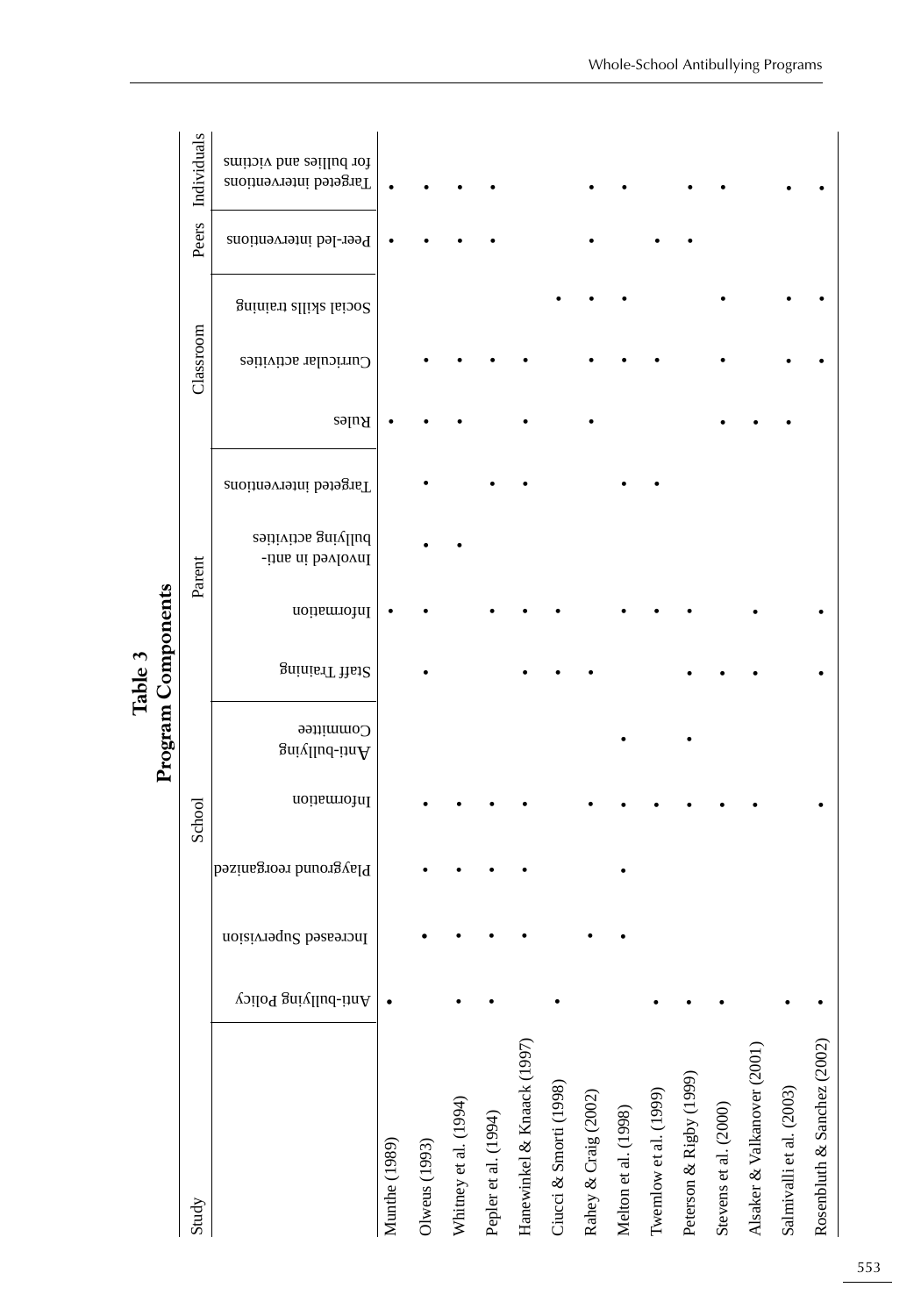ies revealed small effect sizes for victimization outcomes and the remaining 33% revealed negligible effects. For bullying outcomes, 33% of reported effects were small, and 67% negligible or negative. The study designs permitted comparison of intervention and control groups (i.e., "program conditions") for seven antibullying programs. This is arguably the most rigorous test of program effectiveness permitted by our analysis. Under these more discerning evaluation conditions, 86% of victimization outcomes were negligible or negative and the remaining 14% of reported effects were positive (albeit small). For self-reported bullying, 100% of the reported effects were negligible or negative.

Table 5 provides additional detail on the self-reports. It is important to note that the percentages reported in this table should not be compared across studies, because they are not based on the same question and do not necessarily pertain to the same time interval (e.g., previous week, previous month, previous school term). Therefore, each posttest percentage is properly compared only with the corresponding pretest percentage from the same study.

**Treatment integrity.** As shown in Table 2, 7 of the 14 studies incorporated some systematic verification that the intervention was delivered with integrity. Two levels of program monitoring (categorized as present or absent) were cross-tabulated with intervention effects (averaged) for victimization and bullying outcomes (categorized as statistically significant improvement vs. no improvement). This tabulation revealed that programs with a monitoring component yielded more positive outcomes than programs lacking any formal monitoring procedures. The link between program monitoring and outcomes reached statistical significance for victimization self-reports,  $\chi^2$  = 5.33,  $p = .02$ ), but it fell short of significance for bullying self-reports,  $\chi^2$  = 2.86, *p* = .09.

**Age effects.** School level (primary and middle schools vs. secondary schools) was cross-tabulated with victimization and bullying outcomes (statistically significant improvement vs. no improvement). Although only programs in primary and middle schools (Grades 1 through 8 or approximately ages 7 to 14 years) yielded any positive outcomes and programs in secondary schools  $(N = 4)$  yielded only null effects, the trends did not reach statistical significance for either bullying,  $\chi^2$  = .94, *p* = .33, or victimization,  $\chi^2$  = 1.61, *p* = .21.

## **Discussion**

Before contemplating the results and their implications, it is important to comment on the adequacy of the available evidence. Although most of the studies contained the core elements of the whole-school approach introduced by Olweus (1993), implementation of the approach varied considerably. This makes the results difficult to synthesize. Moreover, although there are many commonalities in the outcome measures, there is not enough similarity among them to compare the results with the confidence that would emerge in comparing data from identical measures.

A number of drawbacks in the studies themselves further complicate interpretation of this literature. Control conditions were absent in many studies, and, in a number of others, schools self-selected for experimental and control conditions, with the more motivated schools (or those motivated to begin the program earlier) opting for the experimental condition. Only some of the studies incorporated systematic procedures to ensure that the planned interventions were implemented with integrity, and in several cases implementation of some of the program components was optional for the schools involved.

The most common outcome measures were self-reports of victimization and bullying. These are not strictly comparable across studies because they refer to incidents occurring at different periods of time (i.e., the past week, the past month, the past 3 months). In any case, recent research has illustrated that self-reports of bullying and victimization, although not necessarily inaccurate, do not correspond to information about bullying and victimization obtained from peers or teachers or from observations (Pellegrini & Bartini, 2000). An added confounding issue is the effect that sensitization to information about bullying can have on students' reports of their experiences of bullying. Antibullying programs obviously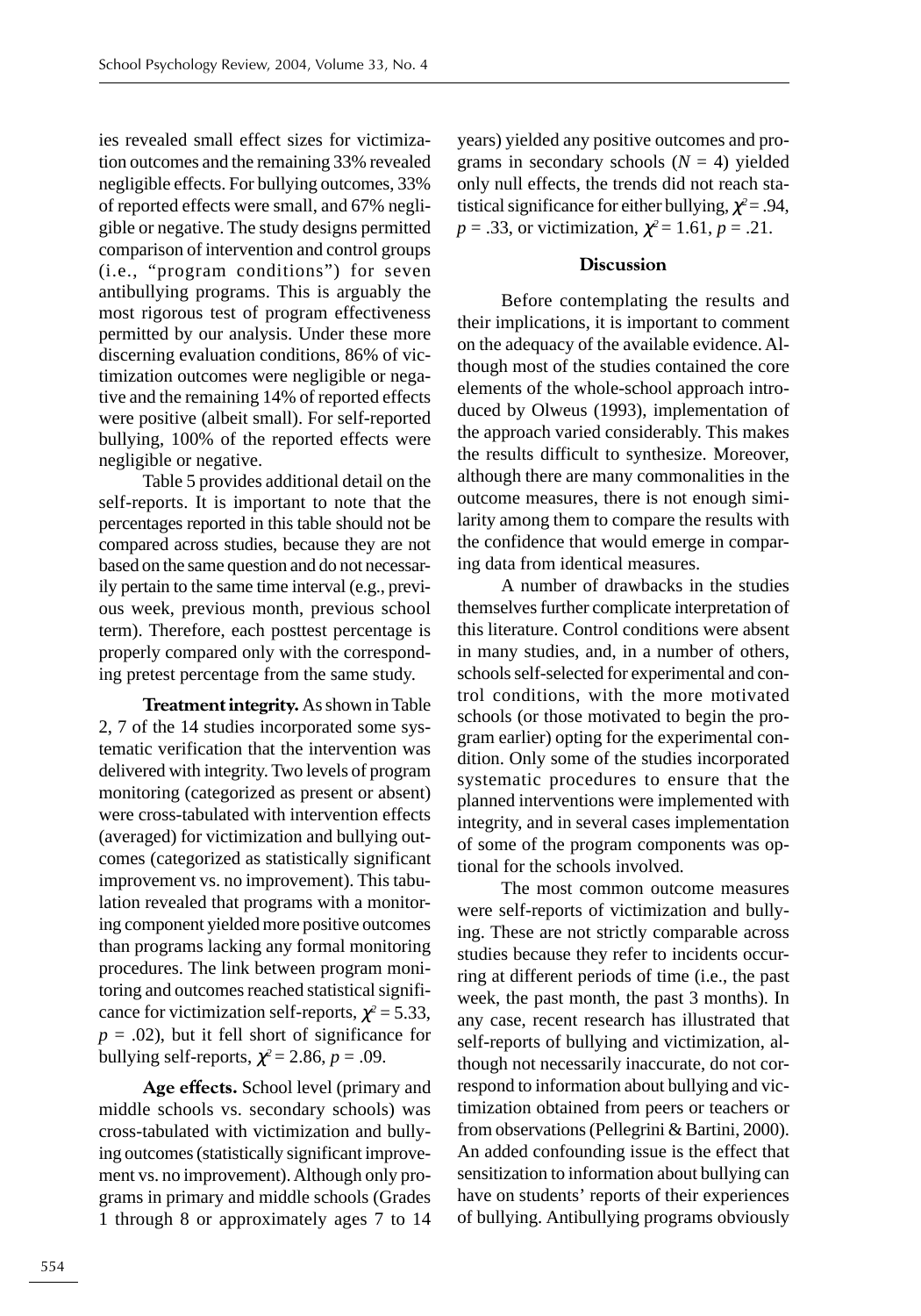|                                                                           |               | Summary of Effect Sizes<br>Table 4 |                       |                      |                           |                     |
|---------------------------------------------------------------------------|---------------|------------------------------------|-----------------------|----------------------|---------------------------|---------------------|
| Study condition                                                           | Outcome       | Large<br>$\geq .50$                | $.30 - .49$<br>Medium | $.10 - .29$<br>Small | Negligible<br>$.00 - .09$ | Negative<br>$< .00$ |
| Intervention conditions: Average                                          | Victimization |                                    |                       |                      | 80                        | $\overline{13}$     |
|                                                                           | Bullying      |                                    |                       | $^{\circ}$           | 77                        |                     |
| Intervention conditions: Best                                             | Victimization |                                    |                       | 67                   | 33                        |                     |
|                                                                           | Bullying      |                                    |                       | 33                   | $50\,$                    | $\overline{17}$     |
| Program conditions in controlled studies                                  | Victimization |                                    |                       | $\overline{4}$       | 57                        | 29                  |
|                                                                           | Bullying      |                                    |                       |                      | 67                        | 33                  |
| Note. Figures indicate percentage of studies achieving respective levels. |               |                                    |                       |                      |                           |                     |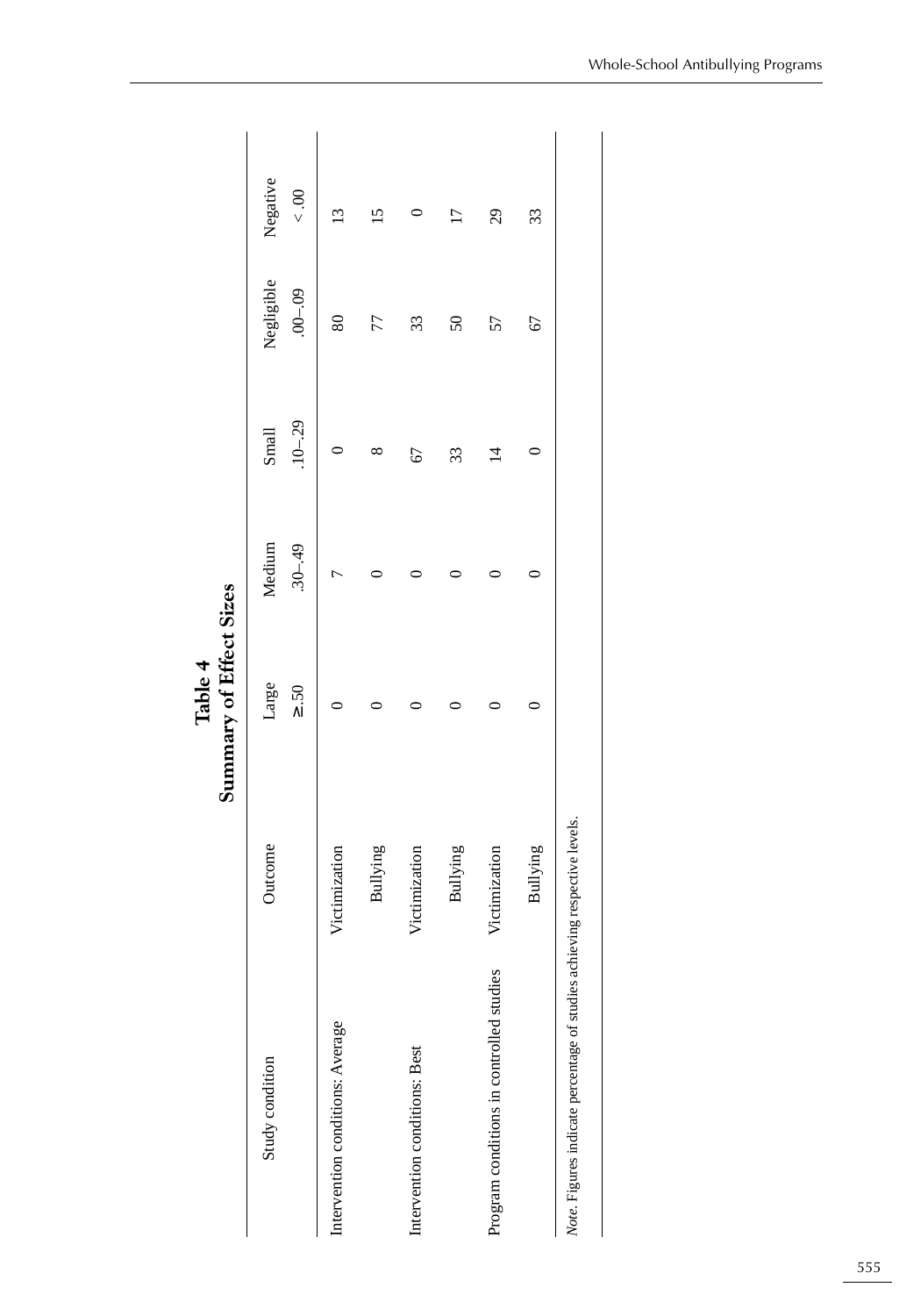|                                                                                                                                                                                                                                                                  |                                                    | Changes in Study Outcomes                          |                                                    |                                                                                   |
|------------------------------------------------------------------------------------------------------------------------------------------------------------------------------------------------------------------------------------------------------------------|----------------------------------------------------|----------------------------------------------------|----------------------------------------------------|-----------------------------------------------------------------------------------|
| Study                                                                                                                                                                                                                                                            |                                                    | Intervention                                       | Control                                            |                                                                                   |
|                                                                                                                                                                                                                                                                  | Bullying                                           | Victimization                                      | Bullying                                           | Victimization                                                                     |
| Ciucci & Smorti (1998)                                                                                                                                                                                                                                           | $51.3 - 47.3$                                      | $47.3 \rightarrow 41.7$                            | $52.7 \rightarrow 51.3$                            | $46.7 \rightarrow 47.7$                                                           |
| Melton et al. (1998)                                                                                                                                                                                                                                             | $24 \rightarrow 20 \rightarrow 25$                 | $25 \rightarrow 19 \rightarrow 17$                 | $19 \rightarrow 22$                                | $24 \rightarrow 19$                                                               |
| Rosenbluth & Sanchez (2002)                                                                                                                                                                                                                                      | $10.6 - 17.0 \rightarrow 20.8$                     | $40.8 \rightarrow 36.7 \rightarrow 30.1$           |                                                    | $11.2 \rightarrow 17.8 \rightarrow 13.7$ $47.5 \rightarrow 34.7 \rightarrow 28.7$ |
| primary:<br>secondary:<br>Whitney et al. (1994)                                                                                                                                                                                                                  | $37.7 \rightarrow 34.5$<br>$26.0 \rightarrow 25.2$ | $26.8 \rightarrow 29.8$<br>$59.3 \rightarrow 53.2$ | $34.6 \rightarrow 29.9$<br>$34.5 \rightarrow 56.9$ | $52.2 \rightarrow 63.8$<br>$42.9 \rightarrow 41.5$                                |
| Alsaker & Valkanover (2001)                                                                                                                                                                                                                                      | $12.5 \rightarrow 13$                              | $12 \rightarrow 10.5$                              | $9 \rightarrow 10.5$                               | $7 \rightarrow 12$                                                                |
| Munthe (1989)                                                                                                                                                                                                                                                    | $2.4 \rightarrow 3.0$                              | $3.8 \rightarrow 4.4$                              |                                                    |                                                                                   |
| $O($ weus $(1993)$                                                                                                                                                                                                                                               | $37.3 \rightarrow 19$                              | $34 \rightarrow 14.3$                              |                                                    |                                                                                   |
| past 2 months:<br>past 5 days:<br>Pepler et al. (1994)                                                                                                                                                                                                           | $16 \rightarrow 21$<br>$7 \rightarrow 9$           | $12 \rightarrow 15$<br>$28 \rightarrow 23$         |                                                    |                                                                                   |
| low program integrity:<br>high program integrity:<br>Salmivalli et al. (2003)                                                                                                                                                                                    | $12.9 \rightarrow 10.0$<br>$12.9 \rightarrow 5.1$  | $13.5 \rightarrow 10.5$<br>$13.5 \rightarrow 6.5$  |                                                    |                                                                                   |
| Note. Figures indicate the percentage of children reporting involvement in bullying. The first value in each cell is the pretest percent; the second is the posttest percent. When follow-up data<br>were available, they appear as the third value in the cell. |                                                    |                                                    |                                                    |                                                                                   |

**Table 5 Changes in Study Outcomes** Ŕ Table 5<br>... Study Ou  $\ddot{\phantom{0}}$ 

556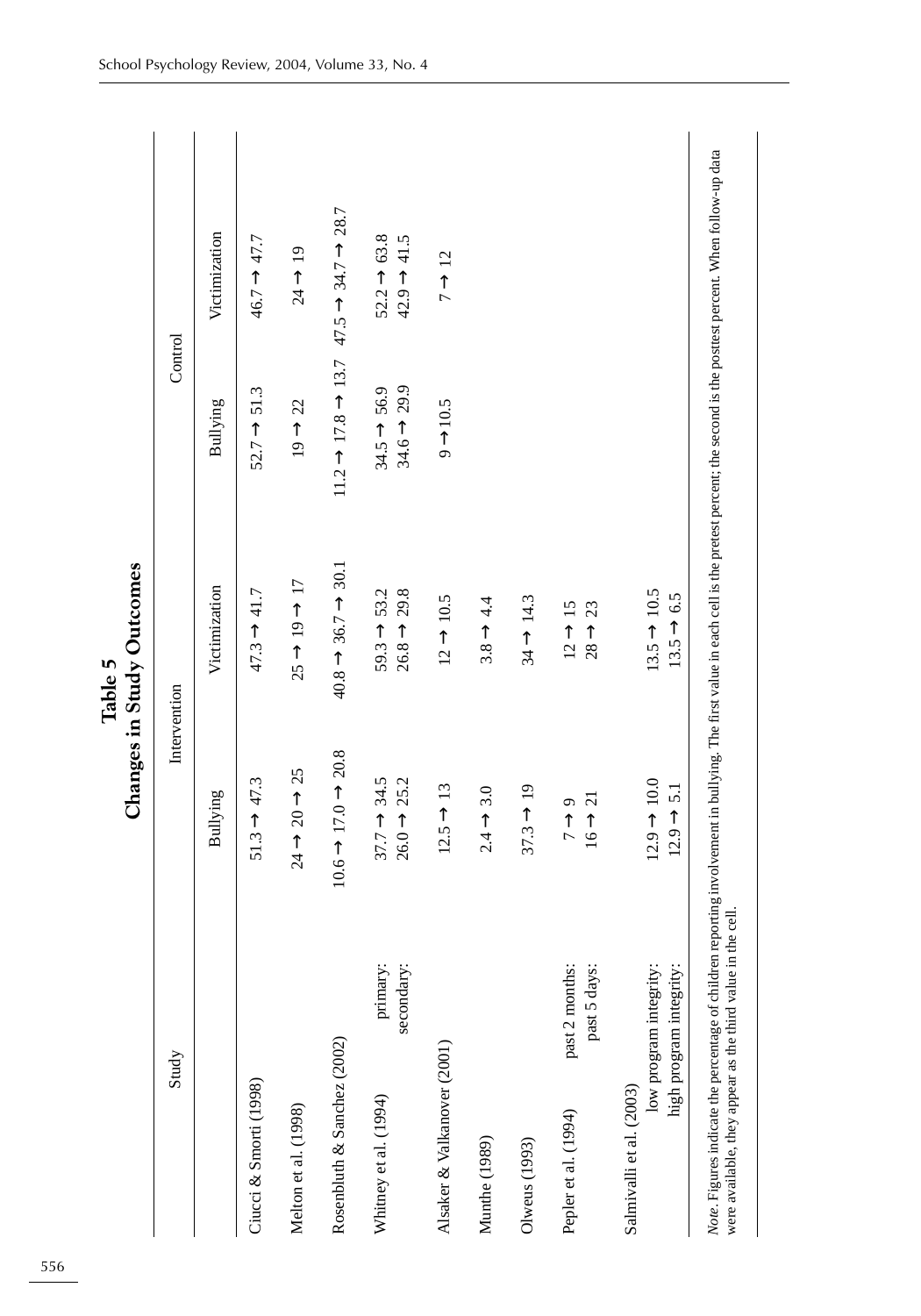increase awareness of the phenomenon, which may cause students to more frequently report bullying incidents at school and essentially mask a positive effect of the whole-school program.

Despite these limitations some conclusions can be drawn with caution. It is clear that the whole school approach has led to important reductions in bullying in a number of cases, but the results are simply too inconsistent to justify adoption of these procedures to the exclusion of others. The widespread enthusiasm for the whole-school approach, and its enactment into law in some jurisdictions, can be based only on the perceived urgent need to intervene and on the few studies indicating success. The dramatic success of the Olweus program in Norway has not been replicated elsewhere. There are a few instances of significant improvement following program implementation, though not nearly as striking, and there are many nonsignificant findings and some results opposite to the expected direction. This pattern of modest results is consistent with other reviews of school-based primary prevention programs (e.g., Howard, Flora, & Griffin, 1999). The question of the clinical significance of the findings cannot be answered readily from the data at hand because such information is not available in the original studies. This approach may be useful in future research, but would require a considerable investment to establish, for example, thresholds at which a reduction in bullying and victimization can be deemed to have reduced the risk of long-term maladjustment or stable patterns of externalizing or internalizing problems.

We propose several possible explanations for the lack of consistency in the evaluation findings. One possibility is that Olweus's impressive success relates to the high quality of Scandinavian schools, which have small classes and well-trained teachers, together with the well-ingrained Scandinavian tradition of state intervention in matters of social welfare. The smaller but nonetheless successful results in Finland and Italy could also relate to the quality of the schools there. If this is the case, more attention might be devoted to interventions that address the broader aspects of school climate, such as the general atmosphere and interpersonal relationships of the school, as discussed in some recent writings on bullying by Fernández (2001). The success of the Olweus program may be related in part to its historical context, perhaps making it a unique and unreplicable case. The program was introduced into schools on a national scale in the wake of several highly publicized suicides that were linked publicly to bullying (Olweus, 1993). It seems plausible that this could have increased the seriousness and urgency with which school officials and students invested themselves in the initiative, which subsequently had a positive effect on the program outcomes.

Another interpretation of general findings in this article is that the results, inconsistent as they are, reflect a reasonable rate of return on the investment inherent in low-cost, nonstigmatizing primary prevention programs. This might be of particular importance because bullying and other forms of aggression are probably highly refractory to intervention of any type, and the importance of small, significant findings should not be dismissed (see Schneider, 1992, 1993). The possibility that Olweus and his Norwegian colleagues developed a unique package of intervention components that is ineffective when diluted or modified cannot be ruled out. The benefits of implementing interventions with fidelity versus adapting them to local conditions have been debated (e.g., Dane & Schneider, 1998). Most of the studies reviewed herein have entailed substantial modifications to the original program. Although such changes may be justified, they typically are not described in the research reports in sufficient detail for readers to ascertain what possible influence these adaptations might have had on outcomes. Additionally, when researchers inadequately describe the interventions and implementation procedures in their reports, the transportability of programs is undermined. This leaves school professionals unable to replicate the interventions with fidelity.

A tabulation of best effects across studies suggests that the whole-school approach may have more potential than the evaluation data indicate. In some studies, effectiveness was not apparent until follow-up; in others, effectiveness was attenuated at follow-up (see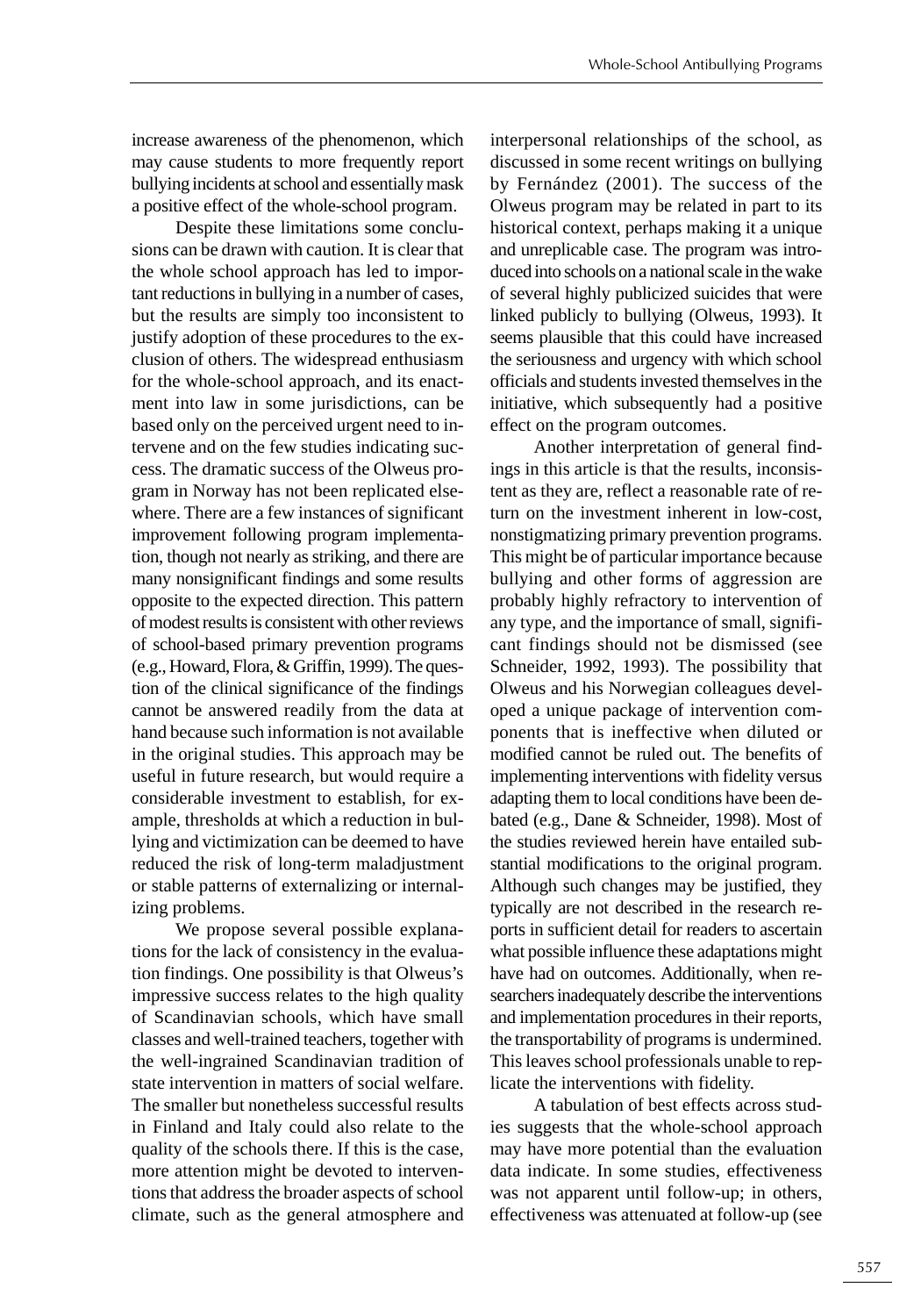Table 5). It is impossible to identify the ingredients of a successful implementation in these studies. Consistent, methodical effort is needed to determine exactly which components or conditions are key to making the approach effective.

In conclusion, only a cautious recommendation can be made that whole-school antibullying interventions be continued until they are evaluated further. This recommendation is based not on solid evidence that the programs work, but rather on the logical links between programs and theories about the origins of bullying and because in some instances (and under the most favorable conditions researchers have been able to contrive) they have been effective. This is not to say that any other form of intervention appears to be more effective than these. Indeed, there is no evidence that other forms of intervention are superior to the whole-school approach in dealing with bully-victim problems.

## **Implications for Research**

Future research should include rigorous monitoring of program implementation in the schools to ensure that schools are actually receiving the intended programs. The synthesis in this article has revealed that program monitoring is linked to at least one important program outcome (i.e., victimization). Researchers should collect data on outcomes from other sources in addition to students' self-reports, such as observations from teachers, classmates, administrators, and even parents. This is particularly important in the light of findings on the divergence of perceptions among those who witness bullying (Pellegrini & Bartini, 2000).

## **Implications for Practice**

Despite the limited empirical support for the effectiveness of antibullying programs, there is not sufficient evidence to conclude that these programs should be abandoned. On the other hand, there is no basis for psychologists and educators to participate in a campaign advocating the resolution of bully/victim problems by means of the whole-school approach to the exclusion of any other modality. The overarching message is that intervention can succeed, but not enough is known to indicate exactly how and when. Psychologists should be proactive in promoting carefully evaluated interventions in which the whole-school approach is implemented with precision and compared with other potentially useful interventions.

## **Footnote**

1 The two studies reporting effects only with narrative descriptors yielded nonsignificant results, and these effects are estimated as  $r = .00$  in the table.

## **References**

References marked with an asterisk indicate studies included in the research synthesis.

- \*Alsaker, F. D., & Valkanover, S. (2001). Early diagnosis and prevention of victimization in kindergarten. In J. Juvonen & S. Graham (Eds.), *Peer harassment in school: The plight of the vulnerable and victimized* (pp. 175-195). New York: Guilford Press.
- \*Ciucci, E., & Smorti, A. (1998). Il fenomeno delle pretonenze nella scuola: problemi e prospettive di intervento. [The phenomenon of bullying in school: Problems and prospects for intervention]. *Psichiatria dell'infanzia e dell'adolescenza, 65*, 147-157.
- Cohen, J. (1988). *Statistical power for behavioural sciences* (2nd ed.). Hillsdale, NJ: Erlbaum.
- Craig, W. M., Pepler, D., & Atlas, R. (2000). Observations of bullying in the playground and in the classroom. *School Psychology International, 21*, 22-36.
- Dane, A., & Schneider, B. H. (1998). Integrity in primary prevention programs: Are implementation effects out of control? *Clinical Psychology Review, 18*, 23-45.
- Dishion, T. J., McCord, J., & Poulin, F. (1999). When interventions harm: Peer groups and problem behavior. *American Psychologist, 54*, 755-764.
- Farrington, D. (1993) Understanding and preventing bullying. In M. Tonry (Ed.), *Crime and justice: A review of research* (Vol. 17, pp. 381-458). Chicago: University of Chicago Press.
- Farrington, D. P., & Hawkins, J. D. (1991). Predicting participation, early onset, and later persistence in officially recorded offending. *Criminal Behavior and Mental Health, 1*, 1-33.
- Fernández, I. (2001). *Prevención de la violencia y resolucón de conflictos: El clima escolar como factor de cualidad*. [*Violence prevention and conflict resolution: School climate as a quality factor*]. Madrid: Narcea.
- Glover, D., Gough, G., Johnson, M., & Cartwright, N. (2000). Bullying in 25 secondary schools: Incidence, impact and intervention. *Educational Research, 42*, 141-156.
- \*Hanewinkel, R., & Knaack, R. (1997). *Mobbing: Gewaltpraevention in schulen in Schleswig-Holstein.* [*A preventive anti-bullying program in the schools of Schleswig-Holstein*]. Kiel, Germany: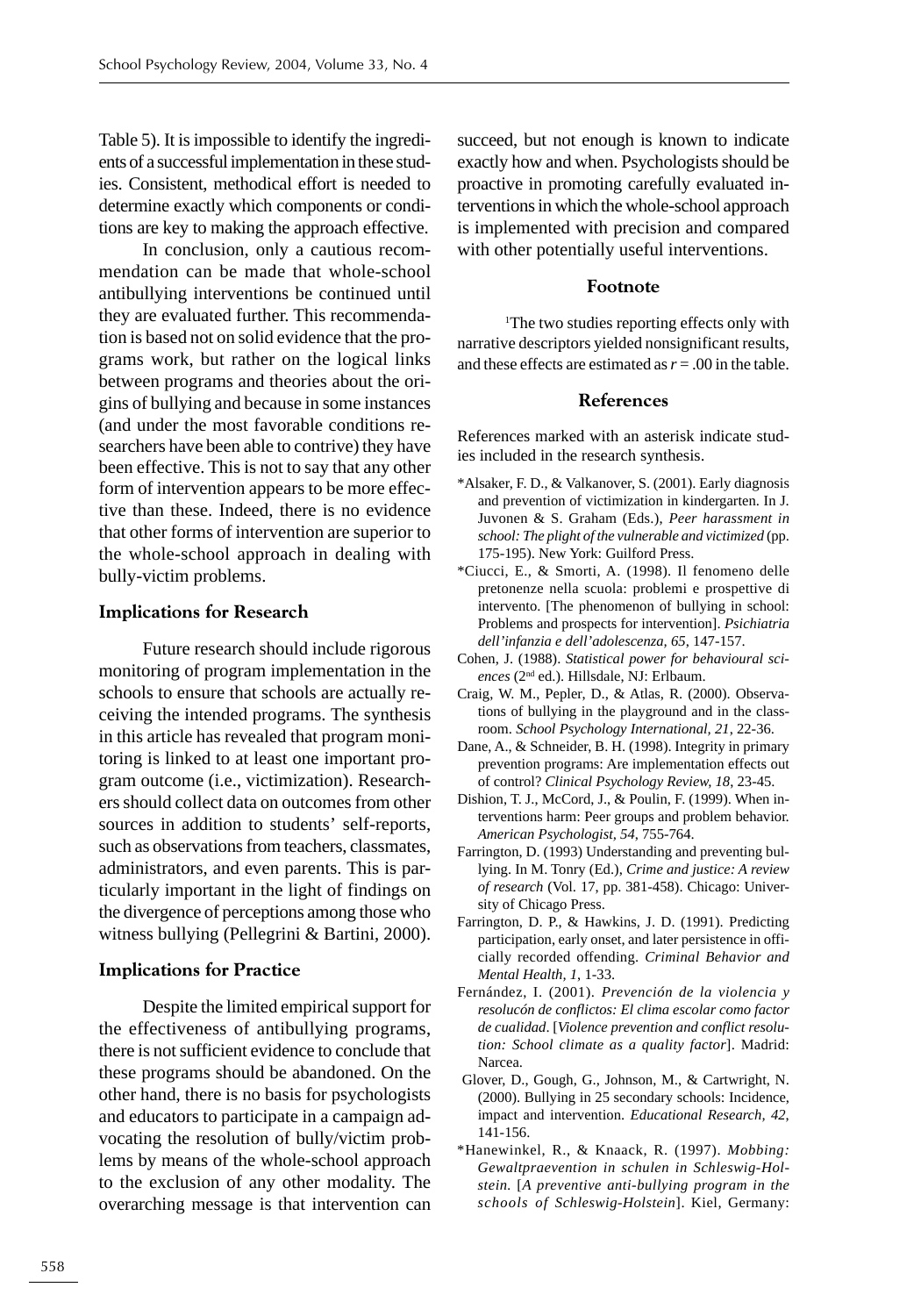Gemeindeunfallversischerungsverband Schleswig-Holstein.

- Howard, K. A., Flora, J., & Griffin, M. (1999). Violencepreventions programs in schools: State of the science and implications for future research. *Applied and Preventative Psychology, 8*, 197-215.
- Kumpulainen, K., Raesaenen, E., & Henttonen, I. (1999). Children involved in bullying: Psychological disturbance and the persistence of the involvement. *Child Abuse & Neglect, 23*, 1253-1262.
- \*Melton, G. B., Limber, S. P., Cunningham, P., Osgood, D. W., Chambers, J., Flerx, V., Henggeler, S., & Nation, M. (1998). *Violence among rural youth: Final report to the Office of Juvenile Justice and Delinquency Prevention*. Clemson, SC: Clemson University, Institute on Family and Neighborhood Life.
- \*Munthe, E. (1989). Bullying in Scandinavia. In E. Roland & E. Munthe (Eds.), *Bullying: An international perspective* (pp. 66-78). London: David Fulton.
- Nansel, T. R., Overpeck, M., Pilla, R. S., Ruan, W., Simons-Morton, B., & Scheidt, P. (2001). Bullying behaviors among US youth: Prevalence and association with psychosocial adjustment. *Journal of the American Medical Association, 285*, 2094-2100.
- \*Olweus, D. (1993). *Bullying at school: What we know and what we can do.* Oxford, UK: Blackwell.
- Olweus, D. (1994). Bullying at school: Long-term outcomes for the victims and an effective school-based intervention program. In L. R. Huesmann (Ed.), *Aggressive behavior: Current perspectives* (pp. 97-130). New York: Plenum.
- Olweus, D. (1997). Bully/victim problems in school: Facts and intervention. *European Journal of Psychology of Education, 12,* 495-510.
- Ortega, R., & Lera, M. (2000). The Seville Anti-Bullying in School Project. *Aggressive Behavior, 26*, 113-123.
- Pellegrini, A. (2001). The roles of dominance and bullying in the development of early heterosexual relationships. *Journal of Emotional Abuse, 2,* 63-73.
- Pellegrini, A., & Bartini, M. (2000). An empirical comparison of methods of sampling aggression and victimization in school settings. *Journal of Educational Psychology, 92*, 360-366.
- \*Pepler, D. J., Craig, W. M., Ziegler, S., & Charach, A. (1994). An evaluation of an anti-bullying intervention in Toronto schools. *Canadian Journal of Community Mental Health, 13*, 95-110.
- \*Peterson, L., & Rigby, K. (1999). Countering bullying at an Australian secondary school with students as helpers. *Journal of Adolescence, 22*, 481-492.
- \*Rahey, L., & Craig, W. M. (2002). Evaluation of an ecological program to reduce bullying in schools. *Canadian Journal of Counselling, 36*, 281-296.
- Roberts, W. B., & Morotti, A. A. (2000). The bully as victim: Understanding bully behaviors to increase the effectiveness of interventions in the bully-victim dyad. *Professional School Counseling, 4*, 148-155.
- \*Rosenbluth, B., & Sanchez, E. (2002). *The Expect Respect project: Preventing bullying and sexual harassment in the U. S. elementary schools.* Manuscript submitted for publication.
- Rosenthal, R. (1994). Parametric measures of effect sizes. In H. Cooper & L. V. Hedges (Eds.), *Handbook of research synthesis* (pp. 431-244). New York: Sage Foundation.
- Salmivalli, C. (1999). Participant role approach to school bullying: Implications for intervention. *Journal of Adolescence, 22*, 453-459.
- \*Salmivalli, C., Kaukiainen, A., & Voeten, M. (2003). *Antibullying intervention: Implementation and outcome*. Manuscript submitted for publication.
- Schneider, B. H. (1992). Didactic methods for enhancing children's peer relations: A quantitative review. *Clinical Psychology Review, 12*, 363-382.
- Schneider, B. H. (1993). Social skills training and the aggressive child: On the value of small paradoxical gain. *Exceptionality Education Canada, 3*, 195-203.
- Smith, P. K., & Brain, P. (2000). Bullying in schools: Lessons from two decades of research. *Aggressive Behavior, 26*, 1-9.
- Smith, P. K., & Myron-Wilson, R. (1998). Parenting and school bullying. *Clinical Child Psychology and Psychiatry, 3*, 405-417.
- Sourander, A., Helstelae, L., Helenius, H., & Piha, J. (2000). Persistence of bullying from childhood to adolescence: A longitudinal 8-year follow-up study. *Child Abuse & Neglect, 24*, 873-881.
- \*Stevens, V., De Bourdeaudhuij, I., & Van Oost, P. (2000). Bullying in Flemish schools: An evaluation of antibullying intervention in primary and secondary schools. *British Journal of Educational Psychology, 70,* 195- 210.
- Sutton, J., & Smith, P. K. (1999). Bullying as a group process: An adaptation of the participant role approach. *Aggressive Behavior, 25*, 97-111.
- \*Twemlow, S. W., Fonagy, P., Sacco, F. C., Gies, M. L., Evans, R., & Ewbank, R. (1999). *Creating a peaceful school learning environment: A controlled study of an elementary school intervention to reduce violence.* Unpublished manuscript, Menninger Clinic, Child and Family Center, Topeka, KS.
- \*Whitney, I., Rivers, I., Smith, P. K., & Sharp, S. (1994). The Sheffield Project: Methodology and findings. In P. K. Smith & S. Sharp (Eds.), *School bullying insights and perspectives* (pp. 20-56). London: Routledge.

J. David Smith is an Associate Professor of educational counseling at the Faculty of Education, University of Ottawa, Canada. He received his PhD in counseling psychology in 1998 from McGill University. His research activities are focused on evaluating and improving the effectiveness of school-based antibullying programs.